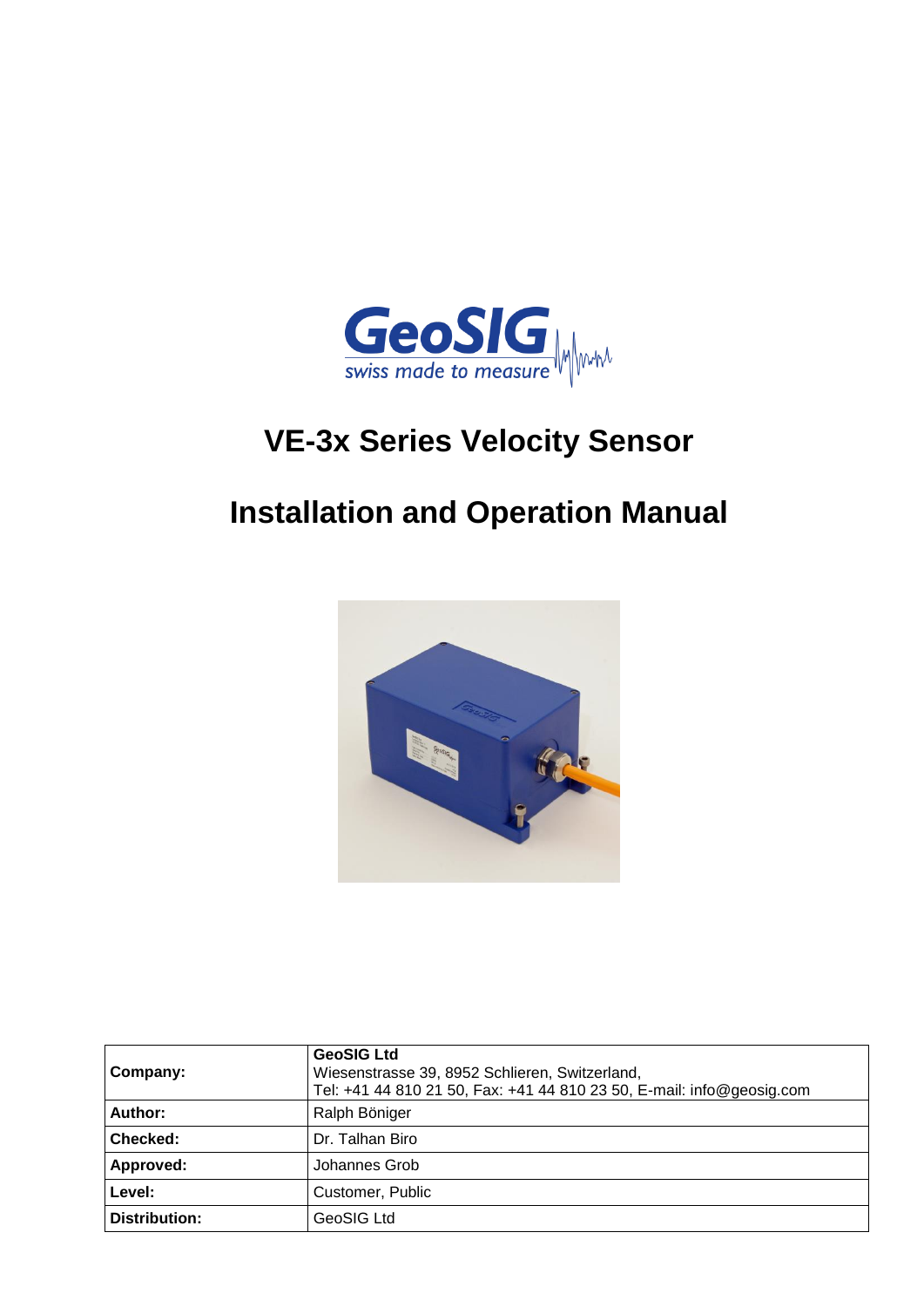## **Document Revision**

| <b>Version</b> | <b>Date</b> | <b>Action</b>                | Prepared   | ∣ Checked | Released   |
|----------------|-------------|------------------------------|------------|-----------|------------|
|                | 10.01.2005  | <b>First Version</b>         | RB         |           |            |
|                | 12.06.2014  | New Logo and updated address | <b>VAG</b> |           |            |
|                | 22.02.2022  | Update housing dimensions    | KEC        | ALB       | <b>KEC</b> |

#### **Disclaimer**

GeoSIG Ltd reserves the right to change the information contained in this document without notice. While the information contained herein is assumed to be accurate, GeoSIG Ltd assumes no responsibility for any errors or omissions.

#### **Copyright Notice**

No part of this document may be reproduced without the prior written consent of GeoSIG Ltd. The software described in this document is furnished under a license and may only be used or copied in accordance with the terms of such a license.

#### **Trademark**

All brand and product names mentioned are trademarks or registered trademarks of their respective holders.

All rights reserved GeoSIG Ltd **Switzerland**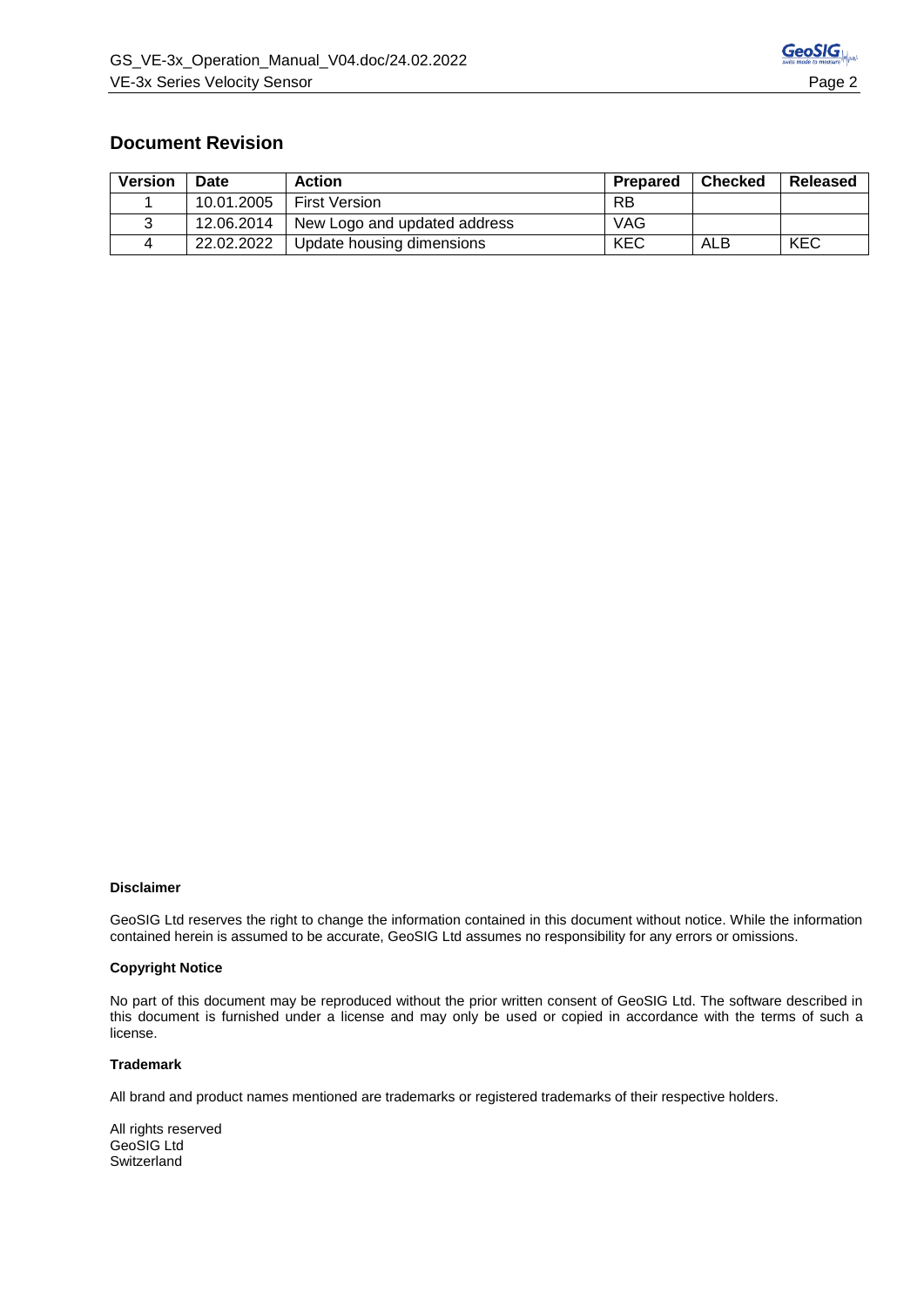## **Table of Contents**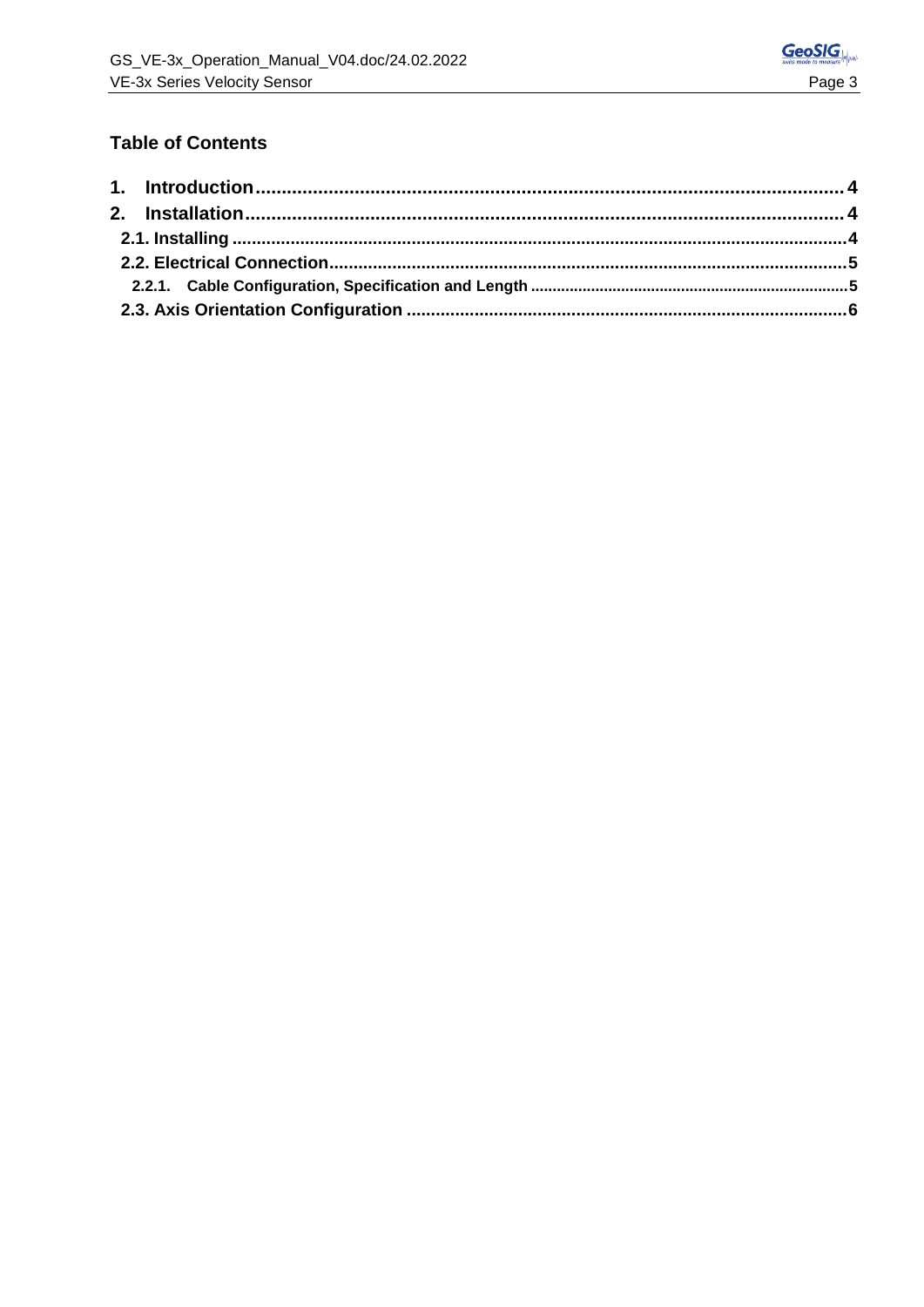

### **1. Introduction**

The GeoSIG VE-3x series velocity sensors consist of the following sensor types:

- VE-31 uniaxial
- VE-32 biaxial
- VE-33 triaxial

All sensor types are implemented in the same water- and dustproof, 195 x 112 x 95 mm cast aluminium housing. The modules inside the VE velocity sensors are quality geophones. Small size and single bolt fixation allows for both saving space and installation time. Levelling is accomplished via three point levelling screws. Alternatively, the flanges that support levelling can be used for mounting if desired.

#### **2. Installation**

The VE velocity sensors are fairly simple devices to use, but some care must be taken in installation to be assured of proper performance. Because there are many considerations, we recommend that before starting installation, you review each section of this manual to ensure the best possible chance of a simple installation that works right the first time. Prior to and after installation we recommend that you verify functionality of the VE velocity sensor and the cable assembly with testing the output signal of the sensor. This may save time and trouble as well as give confidence that connections are done correctly.

The location of the sensor, preferably as close as possible to the associated recorder, should be as level and smooth as possible and the foundation should be of concrete, rock or similar material which is perfectly bonded to the ground or structure to be measured or monitored. Special installations such as installing vertically on a reinforced concrete wall (i.e. vertical foundation) are also possible, provided that the sensor is compatible with the required orientation, the location is appropriately selected and the sensor is properly mounted.

#### **2.1. Installing**

The VE velocity sensor must be firmly mounted to the foundation and levelled using the single centre pivot bolt and the three point levelling screws. "T" slot on the bottom and side of the sensor housing are made to accept an M8 x 35 mm stainless steel bolt head. This centre pivot bolt is first fastened to the foundation leaving approximately 18 – 20 mm of height above the installation surface. The sensor, at its "T" slot, is then slipped onto the bolt head and oriented in the proper direction. The three point levelling screws are then adjusted and tightened to both level the sensor and securely fasten it to the surface.



In order to prevent any damage to the sensor housing or the fixation screw and/or anchor, do not *tighten the levelling screws using excessive force.*

Use a bubble level and place it on the top of sensor surface, level first along one axis, then the other as final levelling adjustments are made.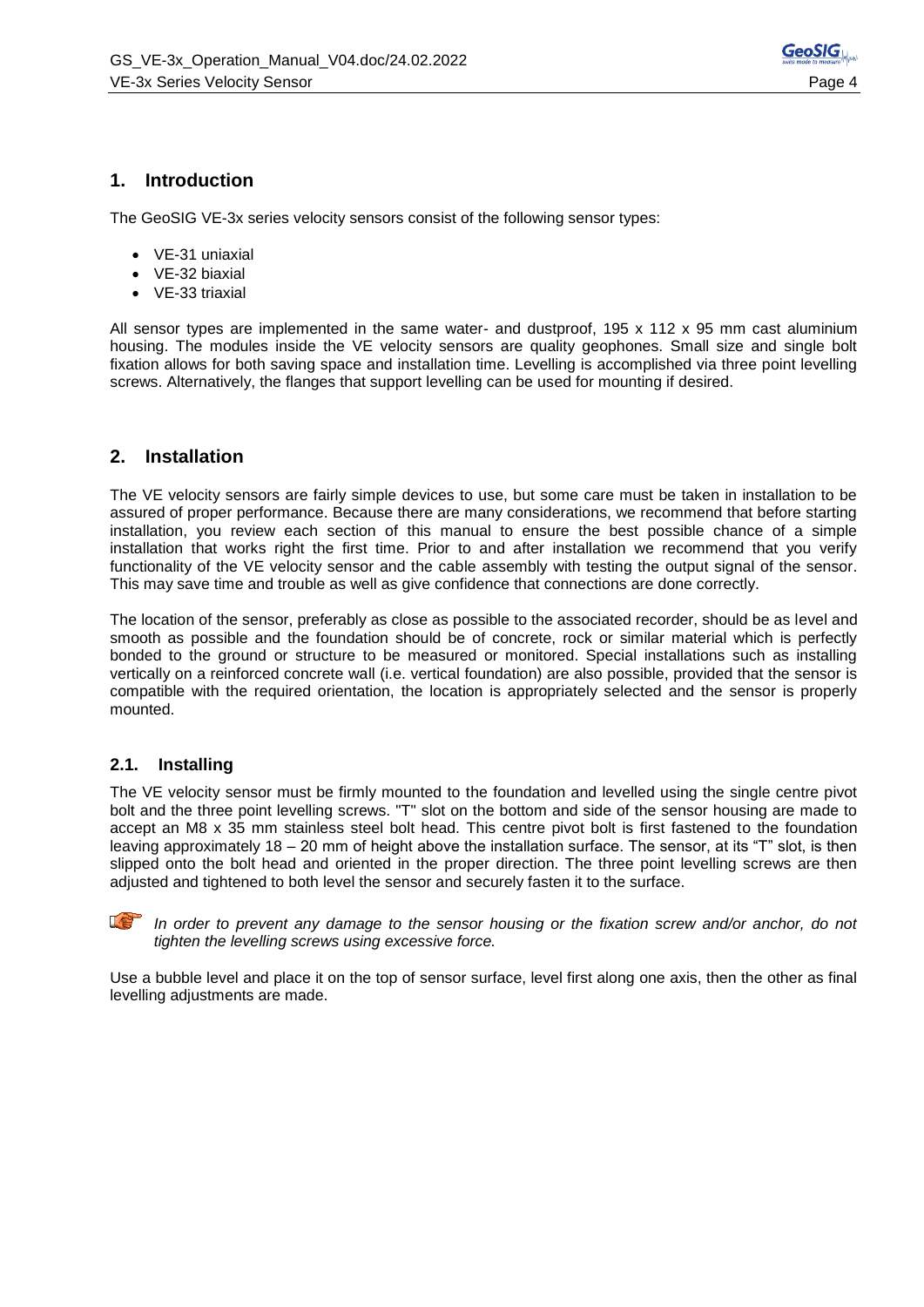### **2.2. Electrical Connection**

The connections and pin assignment is shown in Table 1.

| 7 Pin | <b>Name</b> | 12 Lead Cable Colour | <b>Description</b> |
|-------|-------------|----------------------|--------------------|
|       | Sens_X_HI   | white                | X-Signal high      |
|       | Sens X LO   | brown                | X-Signal low       |
|       | Sens_Y_HI   | green                | Y-Signal high      |
|       | Sens_Y_LO   | yellow               | Y-Signal high      |
| 5     | Sens Z HI   | pink                 | Z-Signal high      |
| 6     | Sens_Z_LO   | grey                 | Z-Signal low       |
|       | Shield      | Shield               | Shield             |

**Table 1. VE-3x Sensor Cable Pin Assignment**



#### *The analog output voltages of VE velocity sensor are referenced to 0 VDC with a sensitivity of 27.3 Vs/m.*

#### **2.2.1. Cable Configuration, Specification and Length**

The cable configuration, specification, length and quality of installation affect the quality of analog signal received, the cost of materials and the long-term reliability of the system. When cabling is ordered as part of the system, GeoSIG engineers review the installation plan and the cable specifications as well as environmental conditions to assist you in achieving a reliable and cost effective installation. Following the guidelines outlined below will help further ensure your success.

A cable must not only be able to transmit power and signals, but must also survive the environment in which it is placed. This includes chemical exposure, UV exposure, impact and cut protection, temperature extremes and any regulatory safety requirements. Because the permutations are so numerous, it is not practical to specify particular manufacturer's cable part numbers here. However, GeoSIG engineers will work with you to help you specify an appropriate cable. The electrical parameters required for transmission of signals and power is discussed below.

The cable construction must be an overall shielded twisted pair type for optimal protection from electromagnetic interference (EMI) sources along the path of transmission. Normally the shield can be a foil wrapper with a drain wire. However, if the cable is to be installed in close proximity to high voltage power cables an overall braided shield is additionally recommended.

For optimum noise shield performance and maximum cable run lengths, the VE velocity sensor signals should be paired as shown on Table 2.

Table 2. Cable Wire Pair Assignments

| Pair | <b>Wire Pair Function</b> |  |  |
|------|---------------------------|--|--|
|      | X-Signal high and low     |  |  |
|      | Y-Signal high and low     |  |  |
|      | Z-Signal high and low     |  |  |

#### *Connect the cable shield to the local ground at the recorder*

Cables do not generate noise. However, longer cables increase the amount of the contributed noise from external sources. Cables should always be routed as far from power distribution and control wiring as possible. Again, if the cable needs to be installed close to power cables, an overall braided shield is additionally recommended.

Cable resistance primarily determines the maximum cable length. This is not an issue related to analog signal degradation since both the signal currents and the transmission bandwidth are comparatively quite low. The main limitation is an outcome of voltage drops in the power supply due to cable resistance. The following table lists typical conductor resistance values for twisted pair shielded cables.